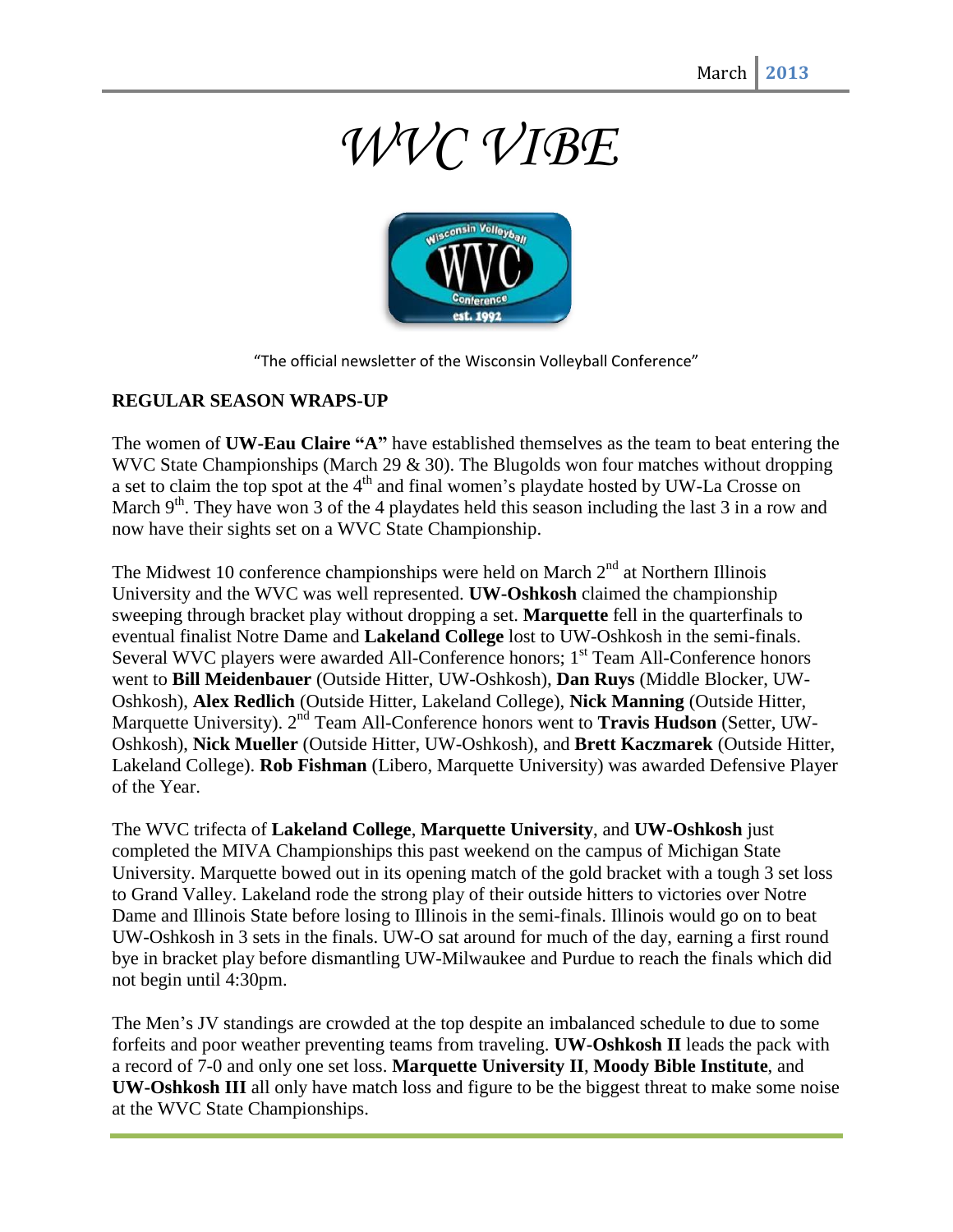## **2013 WVC STATE CHAMPIONSHIPS PREVIEW**

The University of Wisconsin Oshkosh will host the WVC's year-end event on Friday, March 29<sup>th</sup> and Saturday, March 30<sup>th</sup>. The event was deadlocked into the Easter Holiday weekend because of pre-determined dates by the MIVA tournament and the NCVF National Tournament. The tournament will kick off with pool play on Friday at 4:30pm. There will be a short break on Friday evening for the awards ceremony around 7pm where All-Conference awards, statistical leaders, scholar athletes, service awards, and the Leif Storvik Sportsmanship awards will be distributed. There will not be any new members to the WVC Hall of Fame in 2013, but expect a large contingent to be enshrined in 2014. Pool play will resume following the awards ceremony and wrap up Saturday morning. Bracket play will begin on Saturday at 10:45am. The Women's Championship match is scheduled for 3:00pm, Men's JV at 4:00pm, and Men's Varsity final at 5:00pm. The complete schedule of matches will be posted to [www.wvcweb.org](http://www.wvcweb.org/) later this week.

Look for the **UW-Eau Claire "A"** women to enter the State Championships full of confidence. Winners of 3 of the 4 playdates this year they enter with momentum on their side and plenty of firepower on the pins in the form of outside hitters **Leah Klink** and **Karen Sueppel**. Expect to see UW-LaCrosse emerge on the other side of the bracket. The Eagles are led by their own dynamic outside hitter, **Holly Vogelsang. UW-Stevens Point** or **UW-Oshkosh** could challenge for the crown if they get hot at the right time.

**UW-Whitewater** has emerged as a potential threat to UW-Oshkosh's reign on the WVC State Championships. The Warhawks are led by **Daniel Wittke** and **Deion Burks**, but have benefited greatly from the development of **Daniel Warner** and **Joseph Doperalski.** Despite not playing a national schedule with a lot of travel, UW-W was the only team other UW-O to record double digit match wins in the conference this season. **UW-Oshkosh** of course will not go down without a fight. The Titans have found a way to once again reload instead of rebuild getting key contributions from freshman setter **Travis Hudson** and sophomore middle block **Jake Ahnert**. Finishing the WVC season at a perfect 14-0, UW-O has a WVC record of 48-1 over the last five years and will try for their third consecutive WVC State Championship and 10<sup>th</sup> overall (more than any other team). Don't count out **Lakeland College**; the Muskies would love to leave the WVC at the top. **Marquette University** will rely on defense with the net presence of **Tom Niswonger** and backcourt play of **Rob Fishman** and always seem to gain momentum at the end of the year. **UW-LaCrosse** with its connection of **Riley Stone** to **John Jablonowski** is also capable of making a run to the finals.

It could be an all UW-Oshkosh final in the Men's JV division. Both **UW-O II** & **UW-O III** will have to get through pool play first and then knock out strong contenders in **Marquette University II** and **Moody Bible Institute**. **Steve Brunelli** has made it a habit of stepping up big for UW-O II when they need it most and is a big reason why they won the regular season title, again. **UW-O III** has defeated Winona State, #5 in current D2 poll, and traveled to tournaments in Iowa and Illinois.

Please invite friends, family, and alumni to come up to Oshkosh and help us celebrate another banner year for the WVC!